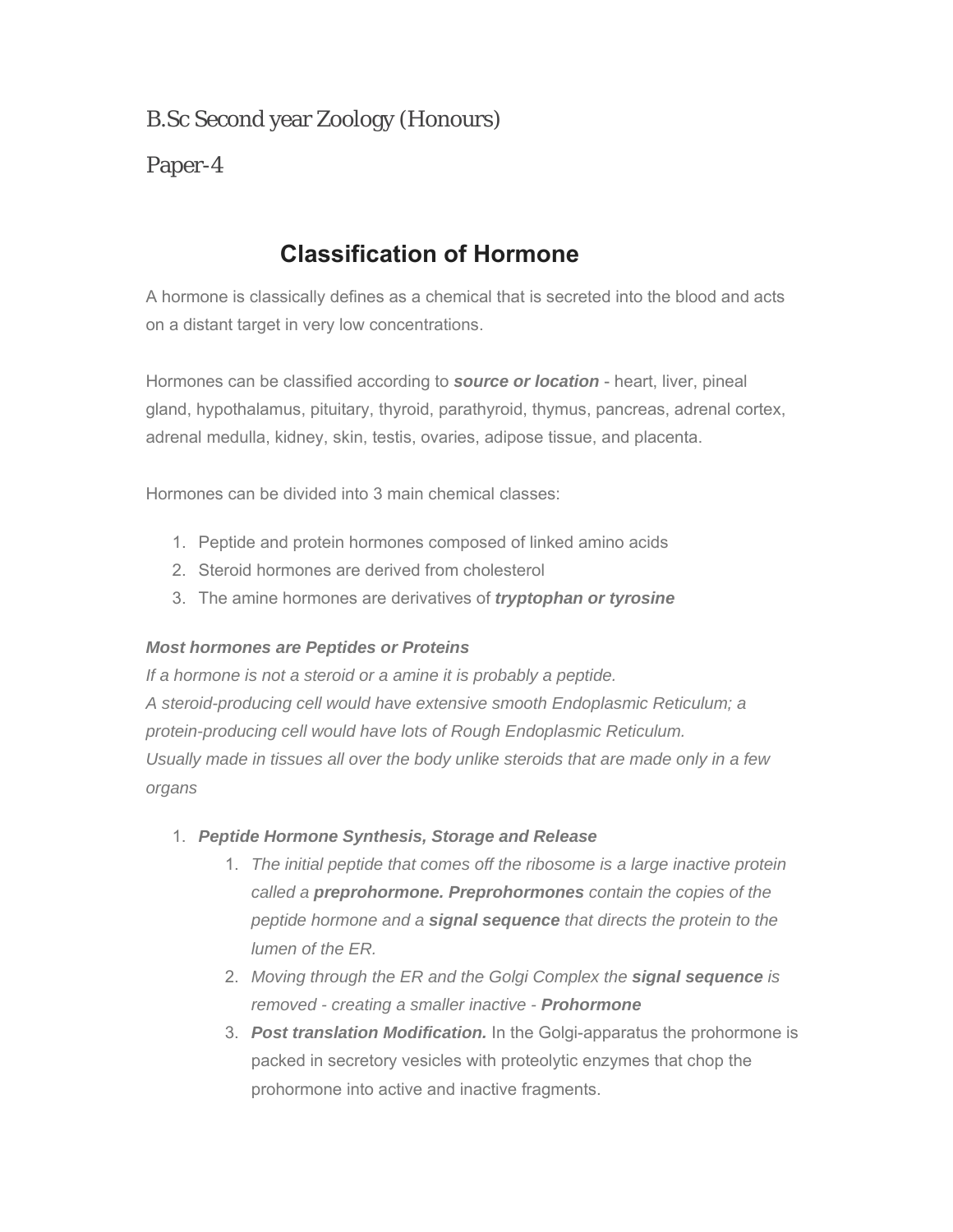- 4. *The secretory vesicle is stored in the cytoplasm until the cell receives a signal for secretion.*
- 5. *Vesicles move to the cell membrane and release their contents by calcium dependent exocytosis. All the hormones from the prohormone are released together into the extracellular fluid - cosecretion*

#### 2. *Post-translation Modification of Prohormones*

- 1. *TRH has multiple copies of the same hormone*
- 2. *Proopiomelanocortin has three active peptides and an inactive fragment*
- 3. *Proinsulin is cleaved in to active insulin and a C-Peptide. The C-peptide is used to measure endogenous secretion of Insulin in diabetics.*
- 3. *Transport in the Blood and half-life of Peptide hormones*
	- 1. *Peptides are water soluble, dissolve easily in the extracellular fluid*
	- 2. *Short half-life minutes*

### 4. *Cellular Mechanism of Action of Peptide Hormones*

- 1. *Lipopobic they are unable to enter the target cell, bind to the target cell membrane receptor.*
- 2. *Signal transduction system is activated activation of second messenger systems may activate genes*
- 3. *Most peptide hormones work through cAMP second messenger systems.*
- 4. *Few peptide hormone receptors, such as Insulin, have a tyrosine kinase activity or work through other signal transduction pathways*
- 5. *The second messenger system modifies channels and modulate metabolic enzyme or transport proteins.*
- 6. *Effect on target: Modification of existing proteins and induction of new proteins*

#### *Steroid Hormones are derived from Cholesterol*

*All have a similar structure as they are derived from cholesterol. Steroid hormones are made only in a few organs unlike Peptide hormone synthesis. Three types of steroid hormones are made in the adrenal cortex:*

- *Aldosterone (acts on the Kidney for Sodium Potassium homeostasis)*
- *Cortisol (acts on many tissues in Stress Response)*
- *Androgens (acts on many tissues in female sex drive)*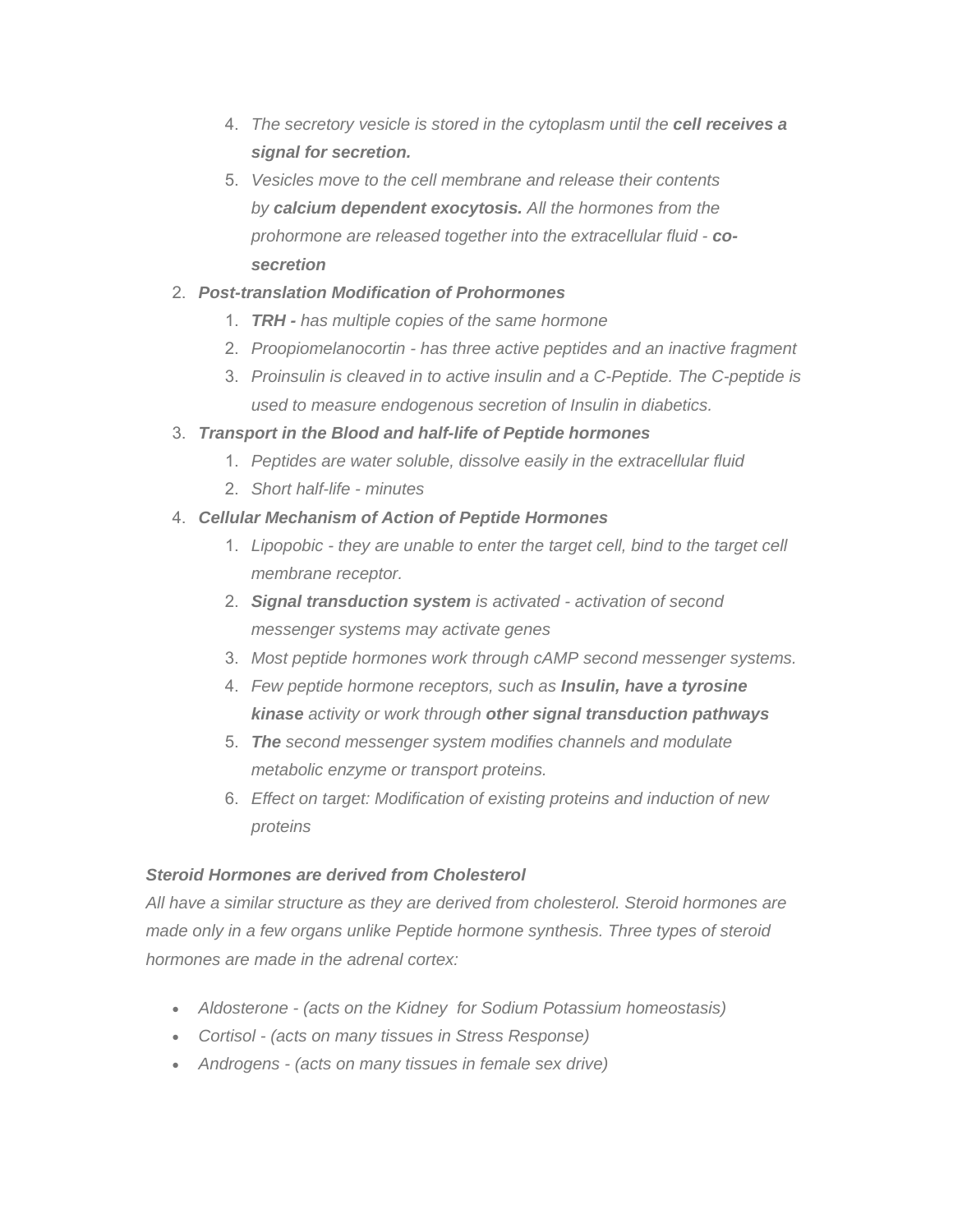*The gonads produce sex steroids - estrogens, progesterone, and androgens. Pregnant women placenta is a source of steroid hormones.* 

#### 1. *Steroid Hormone Synthesis and Release*

- 1. *Cells that secrete steroid hormones have large amount of smooth Endoplasmic Reticulum, the organelle in which steroids are synthesised.*
- 2. *Steroids are lipophillic and diffuse across membranes, both out of the parent cell and into the target cell.*
- 3. *This means that steroid producing cells cant store hormones in secretory vesicles - they synthesize hormone on demand*
- 4. *The steroid hormone moves out of the cell by simple diffusion*

### 2. *Transport in the Blood and half-life of Steroid Hormones*

- 1. *Bound to carrier proteins: Steroids are not water soluble and need to be transported using a transport protein like albumin. Corticosteroid binding globulin is specific carrier protein for cortisol*
- 2. *The binding to carrier proteins protects the hormone from enzymatic degeneration and results in an extended half life. Cortisol, produced by the adrenal cortex, t1/2 = 60-90 minutes. This is a long half life. Aldosterone has a short half life for a steroid hormone, about 20 minutes suggesting that it not bound to plasma proteins as much as other steroids.*

#### 3. *Cellular Mechanism of Action of Steroid Hormones*

- 1. *Location of receptor: cytoplasm or nucleus; some have membrane receptors also.*
- 2. *Response to receptor ligand binding: Activation of genes for the transcription and translation. Usually acts as a transcription factor that activates or repressing one or more genes - the genomic effect.*
- 3. *There is a lag between hormonal binding and the first new protein manufactured - the lag can be as much as 90 minutes. Consequently steroid hormones do not mediate reflex pathways that require rapid responses.*
- 4. *Induction of new protein synthesis.*